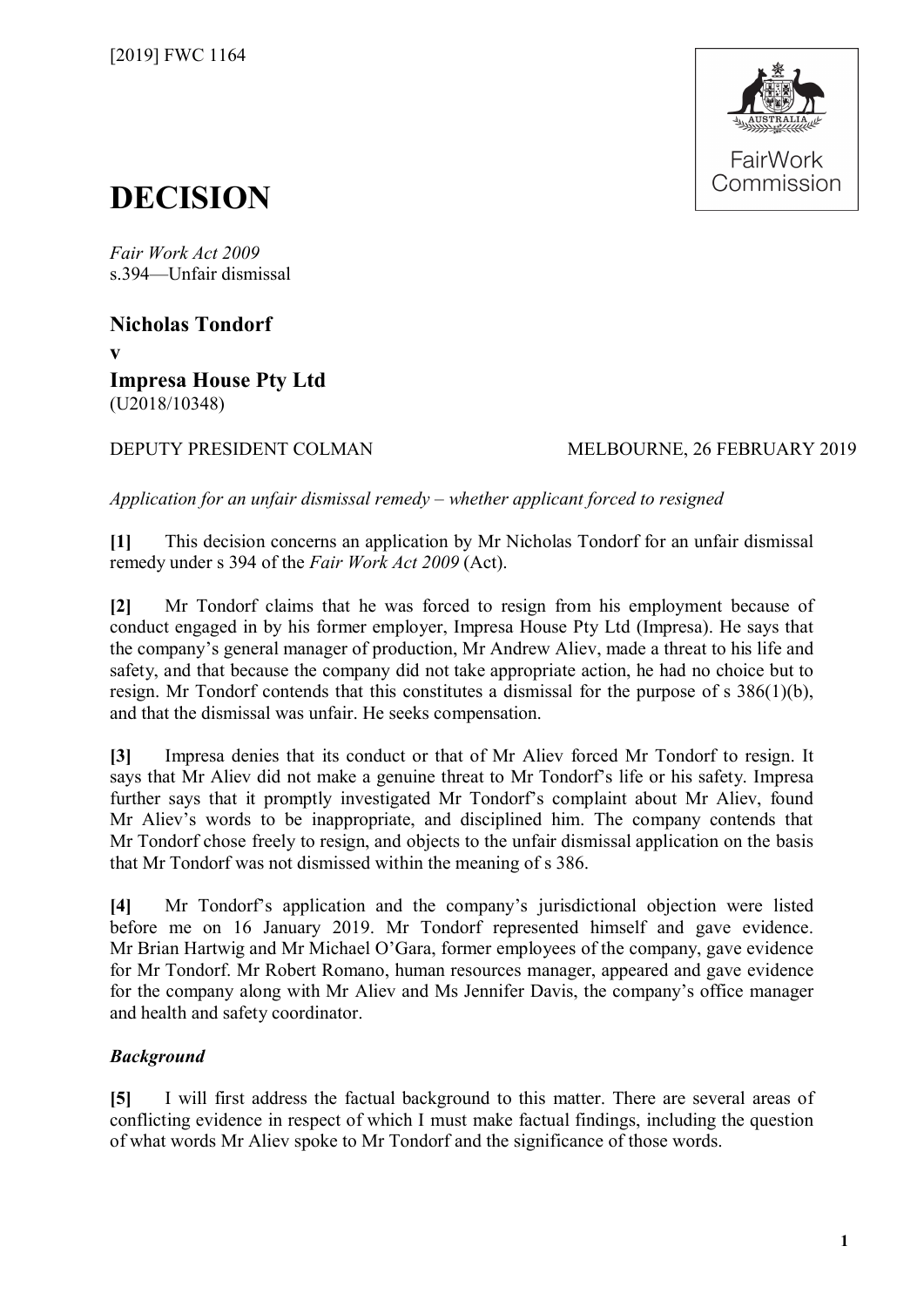**[6]** Mr Tondorf commenced employment with the company as a full time carpenter in May 2015. On Friday 21 September 2018, an exchange occurred between Mr Tondorf and Mr Aliev at the company's Parkville site. Mr Tondorf's evidence was that, after he had left the lunchroom, Mr Aliev approached him and said 'I know what you fucking said in the lunchroom, next time I take your liver'.<sup>[1](#page-1-0)</sup> Mr Tondorf said that Mr Aliev spoke the words quietly, but came very close to his face and pointed to his liver. Mr Tondorf said that he was very upset by the incident and feared for his life and safety. He also said that he feared for his family's safety, because Mr Aliev had access to his private address.

**[7]** Mr Aliev's evidence was that, shortly before he spoke to Mr Tondorf on 21 September 2018, he heard loud laughter coming from the lunchroom and thought that people were laughing at him. Then, as he was walking to his car to leave the site, Mr Tondorf asked him 'what are you doing here?' Mr Aliev said that he was offended by this question and that he said to Mr Tondorf 'if you ask me again, I show where your liver' (sic).<sup>[2](#page-1-1)</sup> Mr Aliev said that he was several metres from Mr Tondorf when he said this, and that he did not point to Mr Tondorf's liver. I note that Mr Aliev's native language is Russian however he speaks English and participated in the proceedings without the assistance of an interpreter.

**[8]** Mr Tondorf said that following the exchange, he called Ms Davis to report that he had been threatened by Mr Aliev. Ms Davis said in her evidence that Mr Tondorf demanded in this conversation that the company take immediate disciplinary action against Mr Aliev. She told him that the company could not take any action until it had made proper inquiries, but that his complaint would be taken seriously and she would look into it.<sup>[3](#page-1-2)</sup>

**[9]** Ms Davis gave evidence that following this conversation with Mr Tondorf, she contacted the chief executive officer of the company, Mr Sean Morley, and discussed Mr Tondorf's complaint with him. Mr Morley said that he would take over the investigation and that she should ask Mr Denis Botvenev, the chief engineer, to speak with Mr Aliev.

**[10]** At approximately 11.30 the same morning, Ms Davis called Mr Tondorf back. She told him that Mr Botvenev was speaking to Mr Aliev about the exchange and that the company was looking at disciplining Mr Aliev. Mr Tondorf told Ms Davis that he intended to resign. She replied that this would be his choice. Ms Davis told Mr Tondorf to go home, however he remained at work to help some co-workers finish certain tasks, and then went home at about 12.30.

**[11]** Mr Tondorf said that he contacted the police to report the exchange which had occurred between him and Mr Aliev that day, but was told that, as there was no physical element to the exchange, the police would not be taking any action.

**[12]** Later the same day, Mr Morley and Mr Botvenev determined that Mr Aliev had behaved inappropriately towards Mr Tondorf and decided to suspend Mr Aliev without pay for one week.<sup>[4](#page-1-3)</sup> Ms Davis said that in making this decision, the company did not believe that there was any actual threat to Mr Tondorf's safety.

 $\overline{a}$ 

<span id="page-1-0"></span><sup>&</sup>lt;sup>1</sup> PN709

<span id="page-1-1"></span><sup>2</sup> PN728

<span id="page-1-3"></span><span id="page-1-2"></span><sup>3</sup> PN360

<sup>4</sup> PN610; PN594 – PN599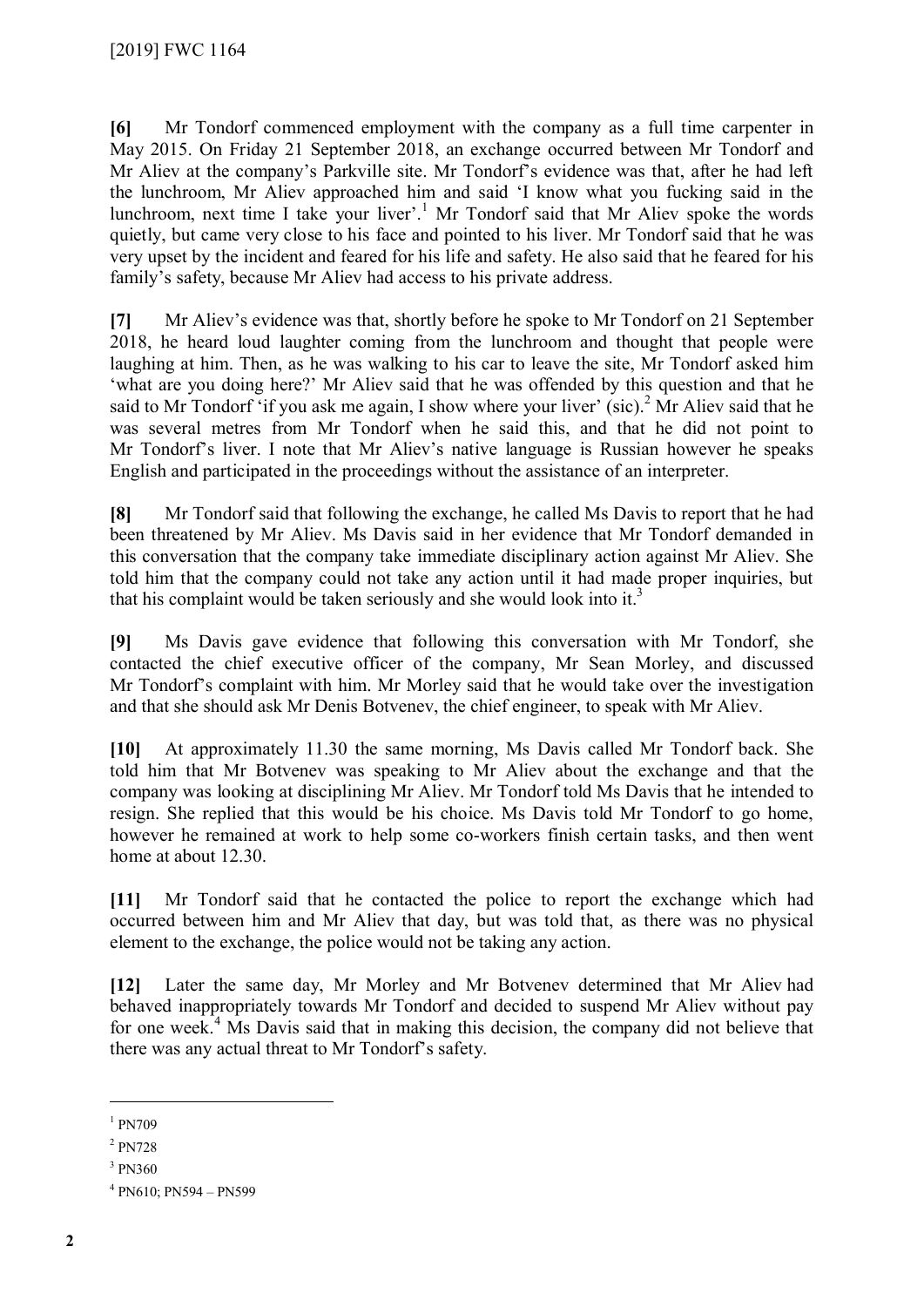**[13]** The next working day was Monday 24 September 2018. Mr Tondorf did not come to work. At 4.52 pm he sent Ms Davis a message stating that he had taken the day off as sick leave, and attached a medical certificate for 24 and 25 September 2018. He also stated the following:

'I am writing to inform you of my resignation as a carpenter at Impresa House. I am unable to continue to work for Impresa House as I believe that Impresa House is not providing me with a safe place of work. I am giving 2 weeks notice and intend to finish on Friday the 5th October. As the General Manager (Mr A. Aliev) has threatened me, for my own safety, may I please ask that Mr Aliev does not come to [the worksite] whilst I am there.'

**[14]** On Tuesday 25 September 2018 Ms Davis replied to Mr Tondorf's email from the previous afternoon. She stated:

'Given the circumstances, we have decided it best that you don't come to work during your notice period and instead be paid in full in lieu of that notice. Any accrued entitlements will be made in the next pay run on  $11<sup>th</sup>$  October 2018. The incident involving Andrew Aliev has been taken very seriously and he is currently suspended until further notice. Would you please make arrangements to return all company property prior to  $5^{\text{th}}$  October 2018 ...'

**[15]** Mr Tondorf said that this was the first he learnt of the decision to suspend Mr Aliev. He did not return to work. Mr Tondorf's final payments were paid on 11 October 2018.

### *Findings*

 $\overline{a}$ 

**[16]** I make the following factual findings.

**[17]** First, I find that the words spoken by Mr Aliev to Mr Tondorf were 'I show where your liver' (sic). These are the precise words that Mr Aliev recited twice in his evidence, in the same ungrammatical formulation. Mr Aliev was clear about what he had said. This evidence is consistent with Mr Aliev's brief written statement, in which he said that he had used the words 'I'll show where your liver is'. Although worded slightly different, the substance of the written statement is also about showing Mr Tondorf where his liver is, not taking his liver. By contrast Mr Tondorf's account of the particular words Mr Aliev used was not consistent. Mr Tondorf's unfair dismissal application stated that the words Mr Aliev used were that he would 'cut out [his] liver'. Then in his oral evidence, Mr Tondorf said that Mr Aliev used the words 'I'll take your liver' or 'I take your liver.<sup>[5](#page-2-0)5</sup> Further, in my view Mr Aliev's account of the words he used is consistent with Mr Tondorf's evidence, which I accept, that Mr Aliev pointed to his liver. By this I understand Mr Tondorf to mean that Mr Aliev pointed to his abdomen, or the general region of the body where a layman might expect the liver to be. Such an action could logically accompany a statement about 'showing' Mr Tondorf where his liver was. Mr Aliev said that he did not make this gesture, but I do not consider this to count against his credit. A detail such as this might easily be forgotten. Similarly, my preference for Mr Aliev's account of the precise words used in the exchange

<span id="page-2-0"></span> $<sup>5</sup>$  PN98, PN709, PN714. I note that the company's F3 response says that Mr Aliev used the words 'I'll have your liver'</sup> however Mr Romano explained in evidence that he had completed the F3 based on his own summary of information and may have made mistakes (see PN497-505).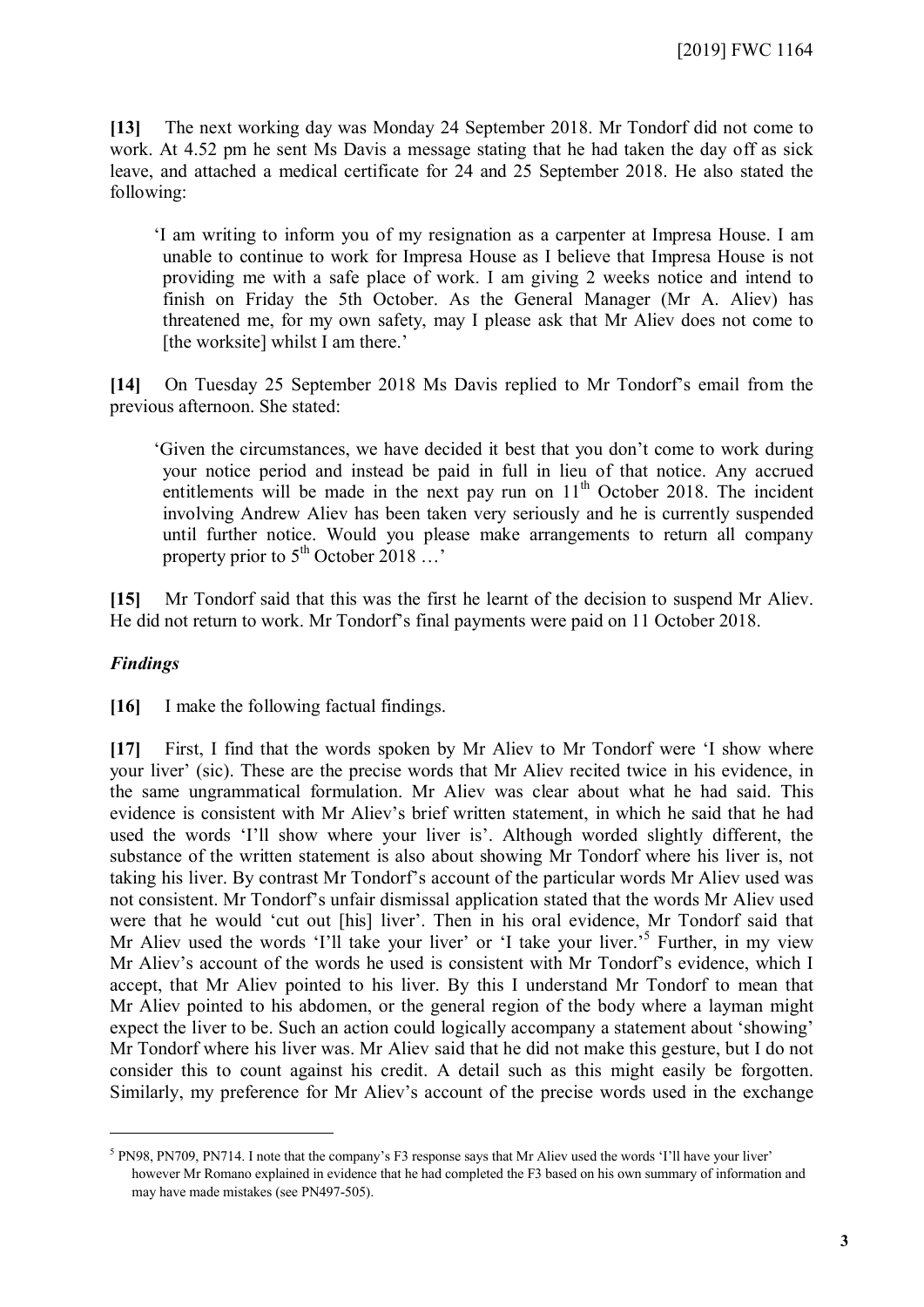over Mr Tondorf's does not reflect adversely on Mr Tondorf's credit. Given Mr Aliev's accent, his words could have been misheard or misunderstood by Mr Tondorf.

**[18]** Secondly, I accept Mr Aliev's evidence that he did not believe that the statement was particularly offensive, and that, in his native Russian, the statement would not be taken that way. [6](#page-3-0) I also accept his evidence that he was 'amazed' that Mr Tondorf had reacted to the statement in the way he did.<sup>[7](#page-3-1)</sup> It was clear to me that Mr Aliev remained genuinely surprised at Mr Tondorf's reaction.

**[19]** Thirdly, I accept Mr Tondorf's evidence that he was very upset by the comment. This is consistent with Ms Davis' evidence that she found it extremely difficult to calm Mr Tondorf down and that he was demanding immediate disciplinary action against Mr Aliev. I also accept Mr Tondorf's evidence that he contacted the police about the matter.

**[20]** Fourthly, I find that Mr Aliev was close to Mr Tondorf when he made the comment, but not 'in Mr Tondorf's face'. Mr Tondorf was very upset by the remarks, which may have led him to perceive Mr Aliev to be closer than he was. But I consider that Mr Aliev was closer than several metres away, because it would have been hard for Mr Tondorf to hear him otherwise: Mr Tondorf's evidence was that Mr Aliev made the remark in a soft voice<sup>[8](#page-3-2)</sup> and in giving evidence Mr Aliev was also softly-spoken.

**[21]** Fifthly, I do not consider that, viewed objectively, the circumstances of the exchange between Mr Tondorf and Mr Aliev on 21 September 2018 would cause a reasonable person to apprehend a real threat to their life or safety. The words spoken were akin to a throw-away line, such as 'I'll knock your head off'. I appreciate that Mr Aliev's reference to Mr Tondorf's liver is unusual in the ear of a native English speaking person, and carries perhaps a somewhat sinister tone. But I do not accept that it could reasonably be thought that Mr Aliev was going to harm Mr Tondorf, let alone Mr Tondorf's family. Further, even if I had preferred Mr Tondorf's account of the words used by Mr Aliev, I would have found that the expression 'I will take your liver' or words to that effect could not reasonably be taken literally in the circumstances. It would plainly have been a metaphorical statement, conveying a negative or angry sentiment, not a literal statement reflecting an actual intention.

**[22]** Sixthly, Mr Aliev's statement to Mr Tondorf was inappropriate. In my view, the company was right to discipline Mr Aliev. Although I accept his evidence that he did not consider the remark to be particularly important and that he was amazed that Mr Tondorf took offence, the words must be viewed objectively, and so considered, it is understandable that Mr Tondorf was upset. Mr Aliev should not have spoken to Mr Tondorf in the way he did.

**[23]** Finally, I find that Mr Tondorf's employment with Impresa ended on 5 October 2018. This is the date Mr Tondorf gave in his email as the end of his two week notice period, and the day identified in Ms Davis' email as the deadline for returning company property. Although Ms Davis said in her message to Mr Tondorf that he would be paid 'in full in lieu of that notice', it is clear that she meant that the company would not require Mr Tondorf to work out his notice period.

 $\overline{a}$ 

<span id="page-3-0"></span><sup>6</sup> PN682.

<span id="page-3-2"></span><span id="page-3-1"></span> $7 P N699 - P N701.$ 

<sup>8</sup> PN729 - PN730.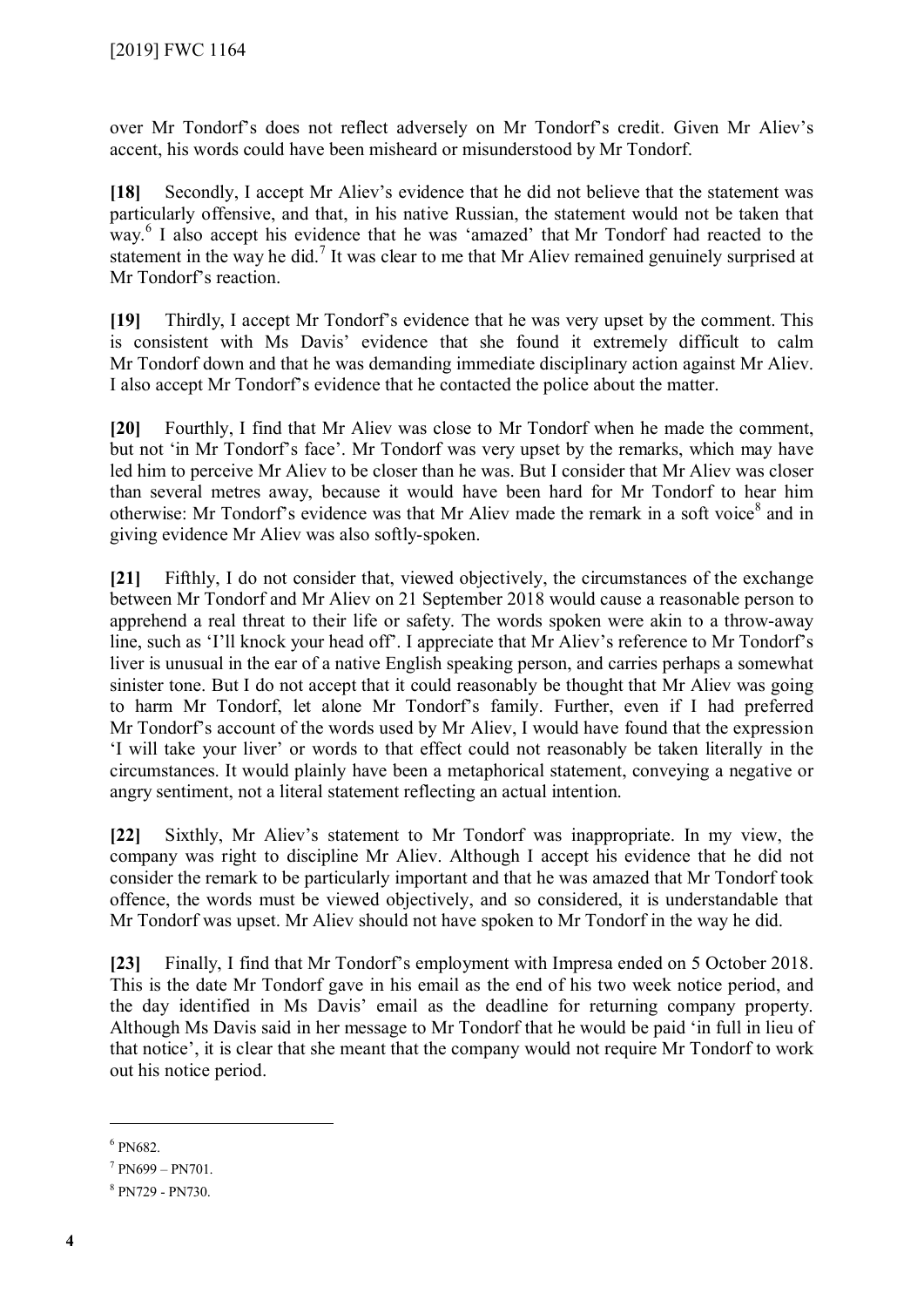### *Consideration*

**[24]** In light of these findings, I now consider Mr Tondorf's contention that he was forced to resign by the conduct of the company. In *Bupa Aged Care Australia Pty Ltd v Tavassoli*<sup>[9](#page-4-0)</sup> a Full Bench considered the authorities on resignation and their application to s 386 of the Act. and stated that, in considering whether a resignation is 'forced' for the purposes of s 386(1)(b), the test is 'whether the employer engaged in the conduct with the intention of bringing the employment to an end or whether termination of the employment was the probable result of the employer's conduct such that the employee had no effective or real choice but to resign.'[10](#page-4-1)

**[25]** Mr Tondorf presented serval arguments in support of his contention that he was forced to resign.

**[26]** First, Mr Tondorf contended that he feared for his life or his safety. I find it difficult to accept that he could have genuinely believed that his life or safety were at risk. But if he did hold this belief, I consider that there was no rational basis for it. Resignation was not the probable result of the company's conduct or that of Mr Aliev.

**[27]** Secondly, Mr Tondorf submitted that he did not believe that the company was taking his complaint seriously.<sup>[11](#page-4-2)</sup> However, in my assessment, there was no reasonable basis for Mr Tondorf to have this belief. An hour and a half after Mr Tondorf made his complaint Ms Davis called him and said that the company was speaking to Mr Aliev and that it was considering disciplinary action. Later the same day, the company made the decision to suspend Mr Aliev without pay, finding that he had behaved inappropriately. Mr Tondorf said that he did not know that the company had taken disciplinary action against Mr Aliev. However, Mr Tondorf did not come to work on Monday 24 September; he submitted his sick leave certificate only with his resignation message shortly before 5.00pm that day. There was little opportunity for the company to give him an update before that time. Then, in Ms Davis' response to Mr Tondorf the next day, she told him that Mr Aliev had been suspended. Even if this was understood to mean 'suspended pending investigation', rather than suspended as a disciplinary sanction, as Mr Tondorf suggested, it is still clear that the company was taking the matter seriously, and Mr Tondorf should have appreciated this.

**[28]** A third and related contention of Mr Tondorf's was that he had no confidence that the company would properly deal with the matter. He referred to previous interactions that he had had with senior staff and the human resources department, in which various complaints were not attended to or satisfactorily resolved. One concerned a different complaint that Mr Tondorf had raised about Mr Aliev telling him not to enter a particular worksite, which Mr Tondorf characterised as bullying. Mr O'Gara said in his statement that he witnessed this incident and considered Mr Aliev's conduct to have been intimidating. Mr Tondorf referred to another complaint that remained unresolved, which related to an expense claim connected to his tools. I do not consider the evidence about these matters to establish a sound basis for Mr Tondorf to apprehend that his complaint about Mr Aliev would not be properly dealt with by the company. The nature of these other concerns tends rather to confirm that there was no

 $\overline{a}$ 

<span id="page-4-0"></span><sup>&</sup>lt;sup>9</sup> [2017] FWCFB 3941

<span id="page-4-2"></span><span id="page-4-1"></span> $10$  At [47]

 $11$  PN31.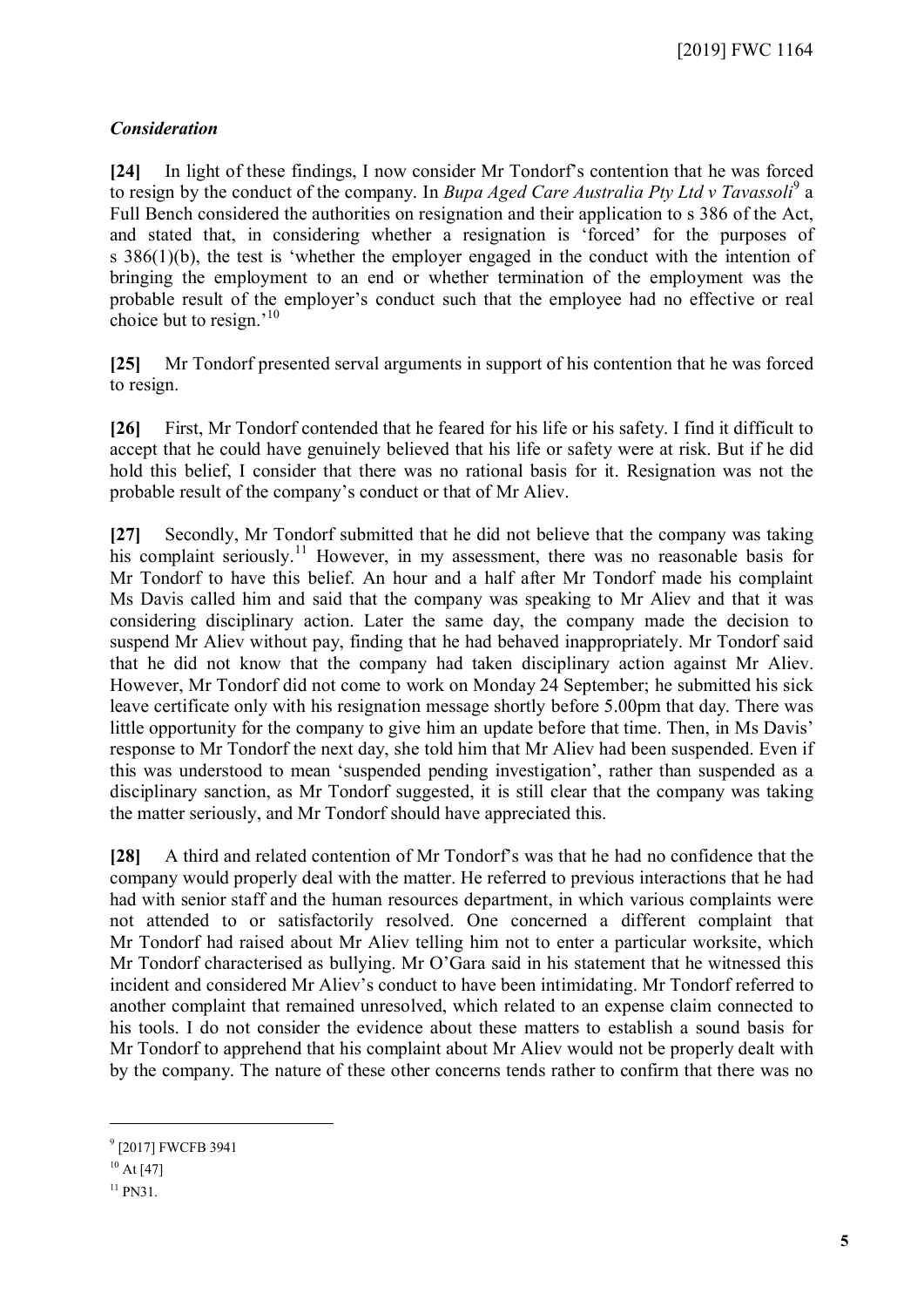broader context to the words spoken by Mr Aliev on 21 September 2018 that would reasonably ground Mr Tondorf's fearing for his life or safety.

**[29]** Mr O'Gara said in his statement that he considered Mr Aliev to be a volatile person. The example he gave concerned an incident in 2016, in which Mr O'Gara said that he heard Mr Aliev say to the then production manager, Mr Buckley, that he was going to kill him. Mr Aliev denies saying this to Mr Buckley. I accept his evidence. Mr O'Gara was not party to the conversation in question and did not give details of the relevant context of the discussion. Further, Ms Davis gave evidence that Mr Buckley never made any complaint about Mr Aliev to the company. Shortly before the proceedings, Mr Tondorf sent to my chambers an email containing text, said to be an extract of an email from Mr Buckley, in which he refers to Mr Aliev's 'conduct towards (him)'. Exactly what is meant by this is not clear. Mr Buckley did not attend the Commission to give evidence, nor was an order sought requiring his attendance. There is no basis for me in the present case to give weight to equivocal hearsay evidence over the sworn and clear evidence of Mr Aliev, who was a credible witness.

**[30]** At the hearing, Mr Tondorf raised an additional reason as to why he had no confidence in the company taking action about his complaint, namely that, because Mr Aliev was a director of the company, he would suffer retribution for having made a complaint about him.<sup>[12](#page-5-0)</sup> But no basis for this belief, if it was held, has been substantiated.

**[31]** Whatever misgivings Mr Tondorf might have had about how seriously the company would take his complaint, they were plainly unfounded. The company took immediate action to investigate his complaint and took quick and appropriate disciplinary action against Mr Aliev.

**[32]** In considering whether, as Mr Tondorf contends, the conduct of the company forced him to resign, it is relevant to note the sequence and timing of the key events. The comment made by Mr Aliev to Mr Tondorf occurred on the morning of Friday 21 September 2018. Mr Tondorf went home in the middle of the day. He did not come to work on the following Monday, 24 September 2018. He resigned at 4:57 pm on that Monday. Less than two full working days elapsed between Mr Tondorf's exchange with Mr Aliev and the email containing his resignation. It was, on any view, a hasty resignation. I note in this connection that Mr Tondorf did not contend that he resigned in the heat of the moment. [13](#page-5-1) His case was that he resigned because he was forced to do so.

**[33]** In the present case, there is simply no basis to conclude that the employer had any intention of bringing the employment to an end, or that the termination of Mr Tondorf's employment the probable result of the company's conduct or that of Mr Aliev. Mr Tondorf was not put in a position where he had no choice but to resign. Mr Tondorf knew on the Friday that the matter was being investigated and that the company was looking at disciplinary action. It is also relevant to note that already at 11.30 am on the Friday, Mr Tondorf told Ms Davis that he was intending to resign. Ms Davis told him that if he did resign it would be his choice. The fact that Mr Tondorf was flagging an intention to resign at such an early stage supports the company's contention that he simply *wished* to resign.

<span id="page-5-1"></span><span id="page-5-0"></span> $12$  PN818 – 819.

 $13$  PN59 –60